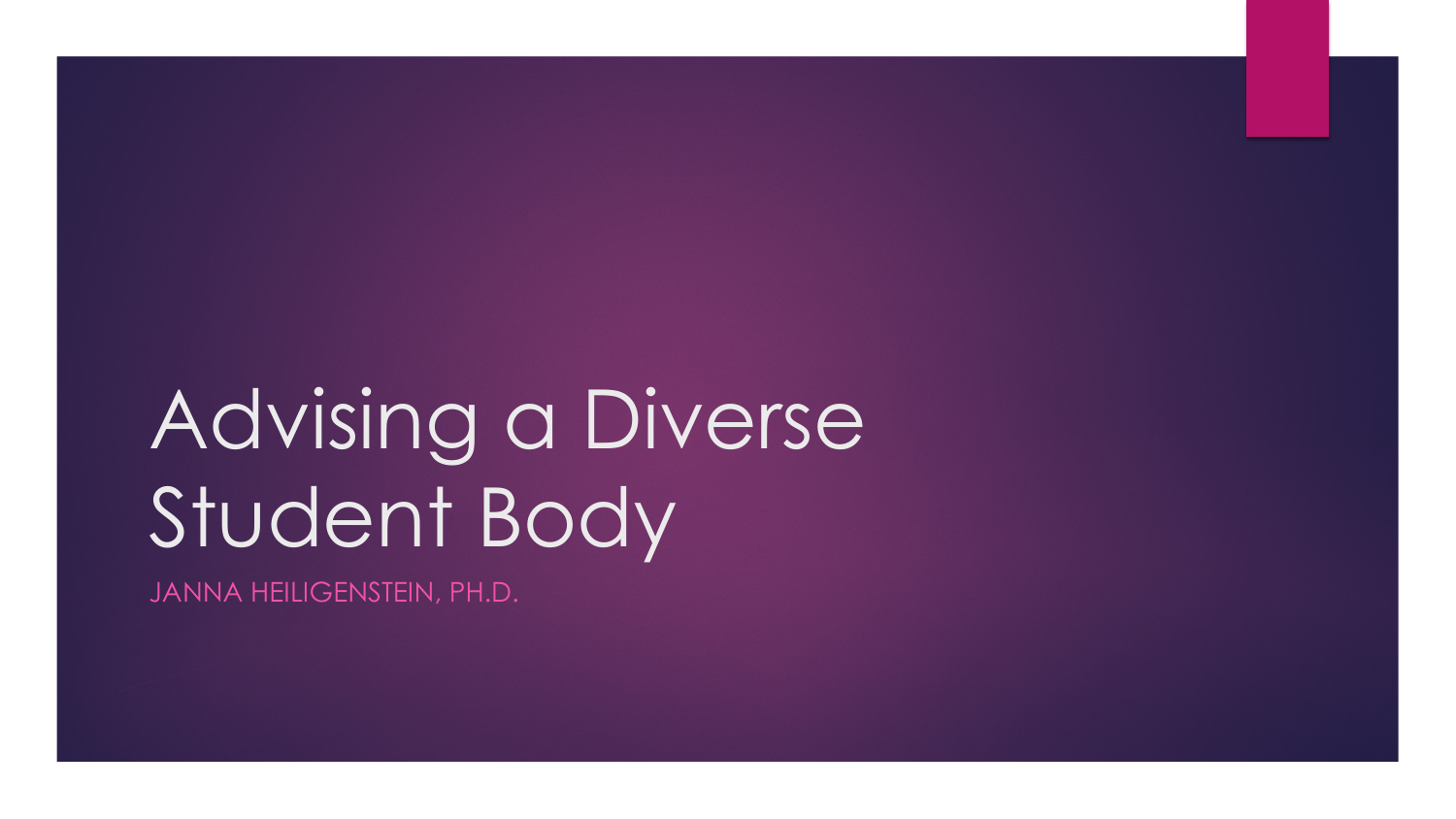## Diversity? Who are our students?

### Matriculated Undergraduate Demographics Fall, 2018

Low-income students 19.02% First-generation students 41.85% International students .35%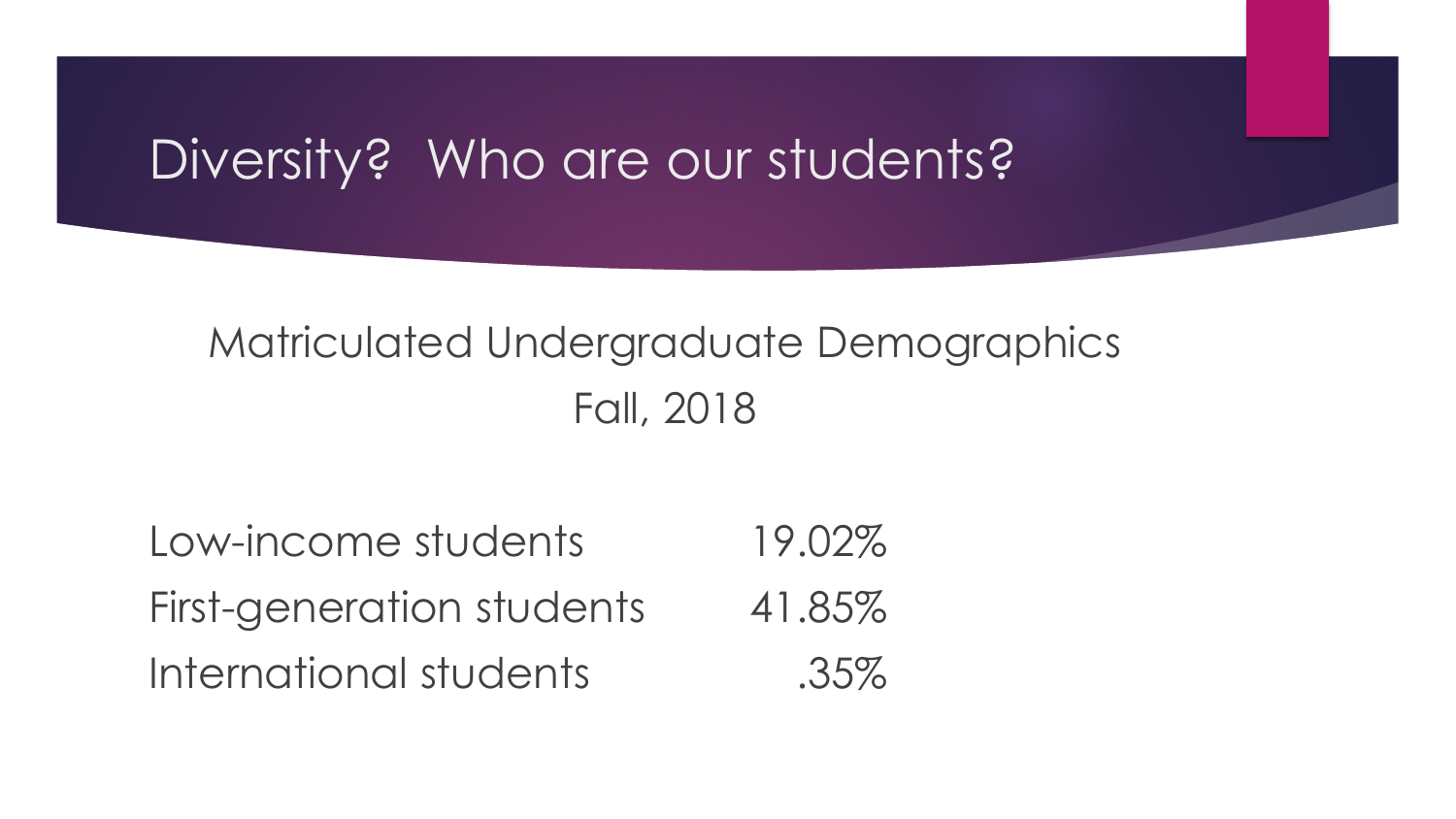#### Gender

# Females 53.71% Males 46.29%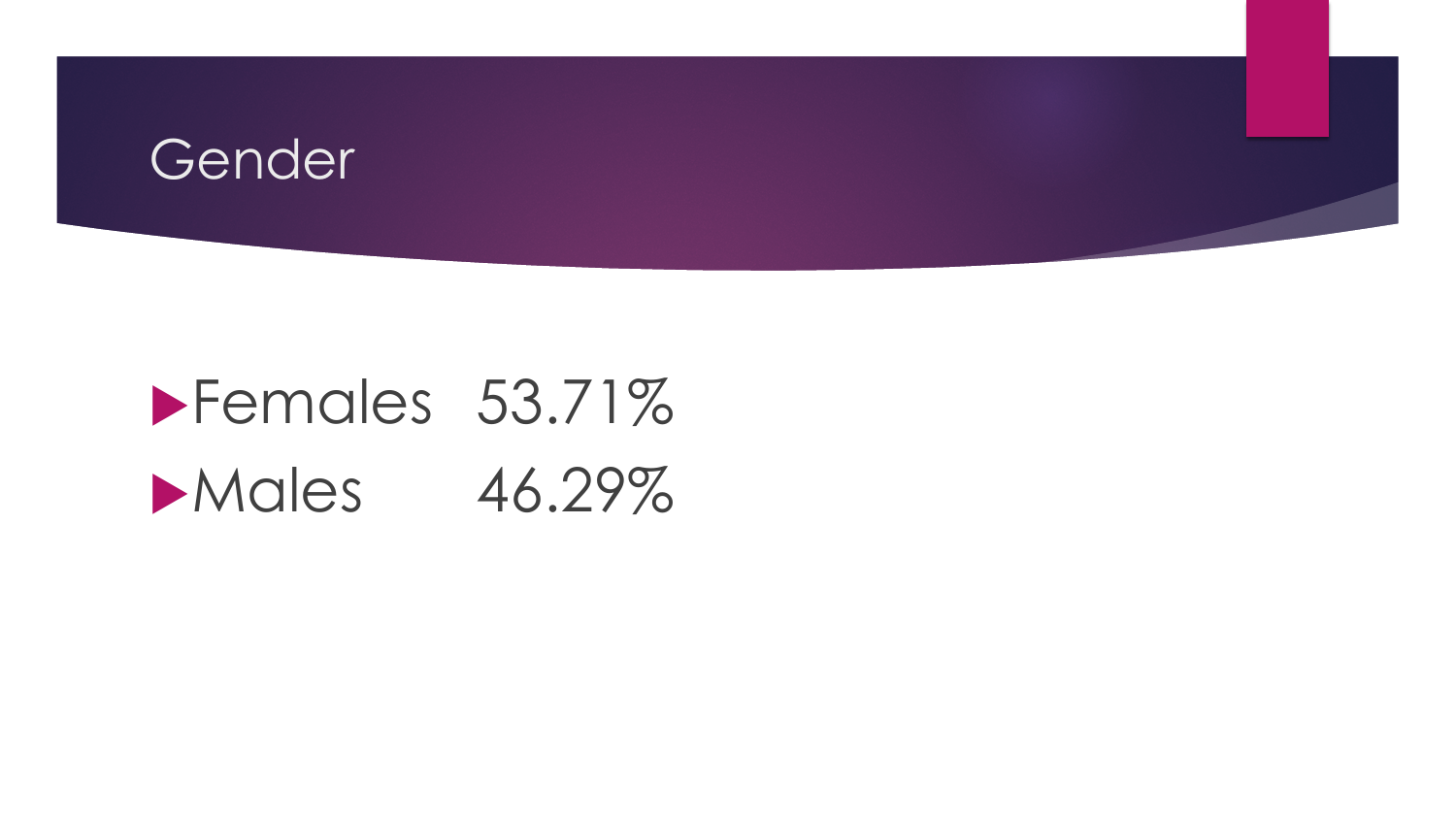## Race/Ethnicity (of students that reported)

| <b>Race/Ethnicity</b>                 | $\%$      |
|---------------------------------------|-----------|
| <b>American Indian/Alaskan Native</b> | $< 1. \%$ |
| <b>Asian</b>                          | 2.30%     |
| <b>Black or African-American</b>      | 11.37%    |
| <b>Hispanic or Latinx</b>             | 13.15%    |
| <b>Two or More</b>                    | 2.85%     |
| Native Hawaiian or Pacific Islander   | $< 1. \%$ |
| <b>White</b>                          | 70.25%    |
|                                       |           |
| <b>Total Minority</b>                 | 29.75%    |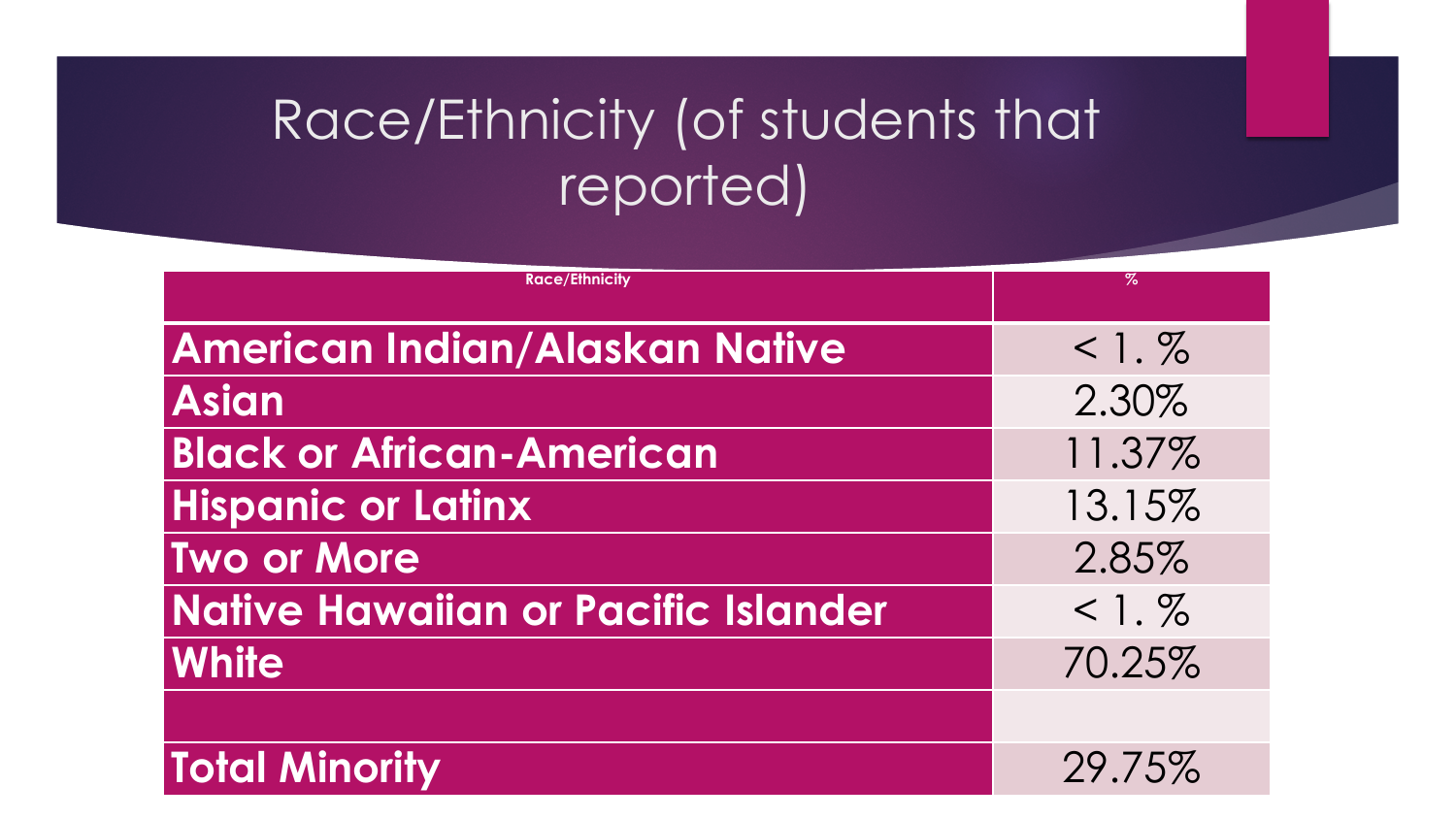## What is your role as an advisor?

## **Make a list of the the tasks you** feel make up your role as an advisor

Stand-up-Hands-up-Pair-up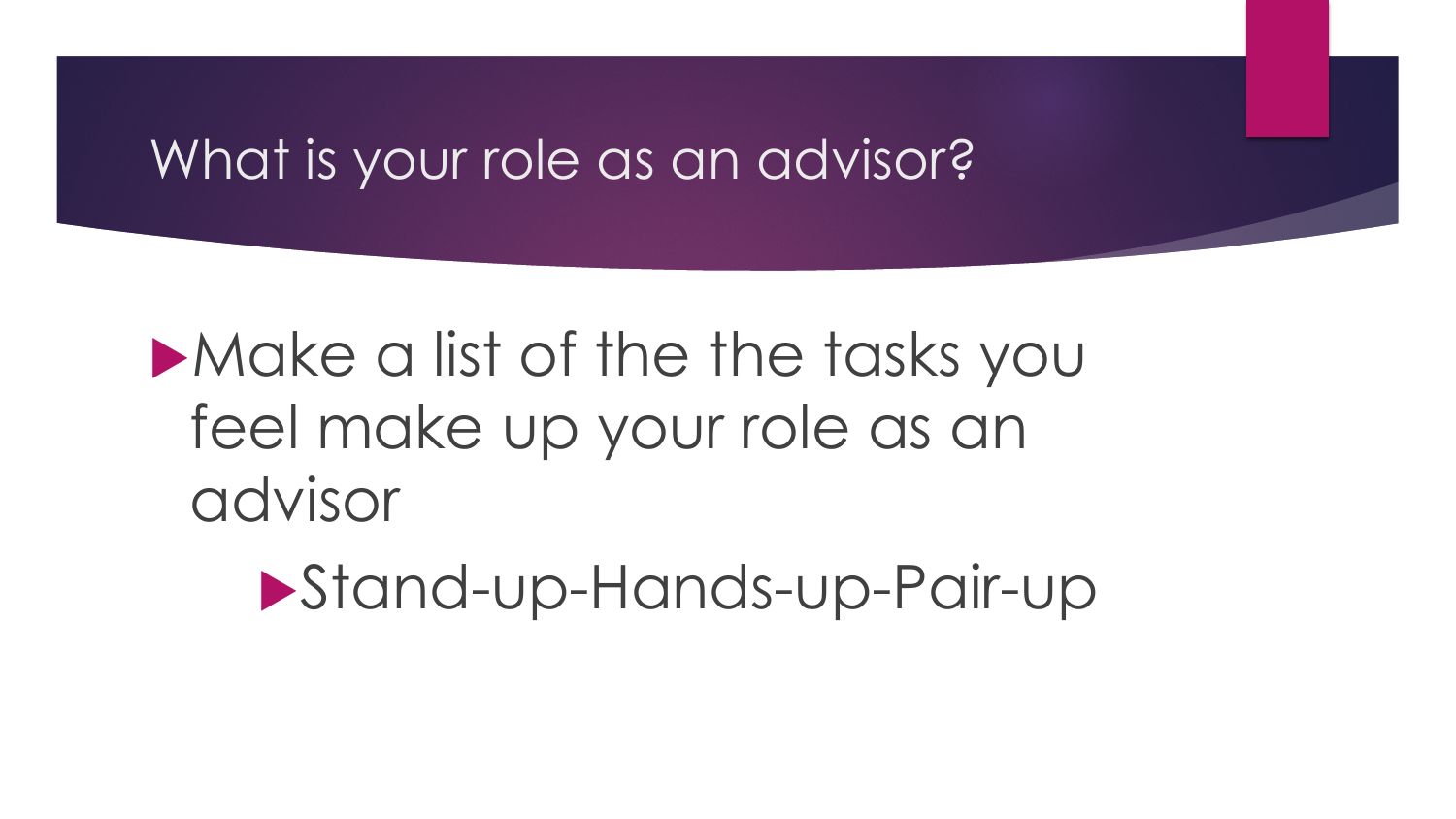## Academic Advising

Academic advising plays a key role in assisting students as they become aware of their own growth and helps them monitor progress in their development.

(Gordon, 2006)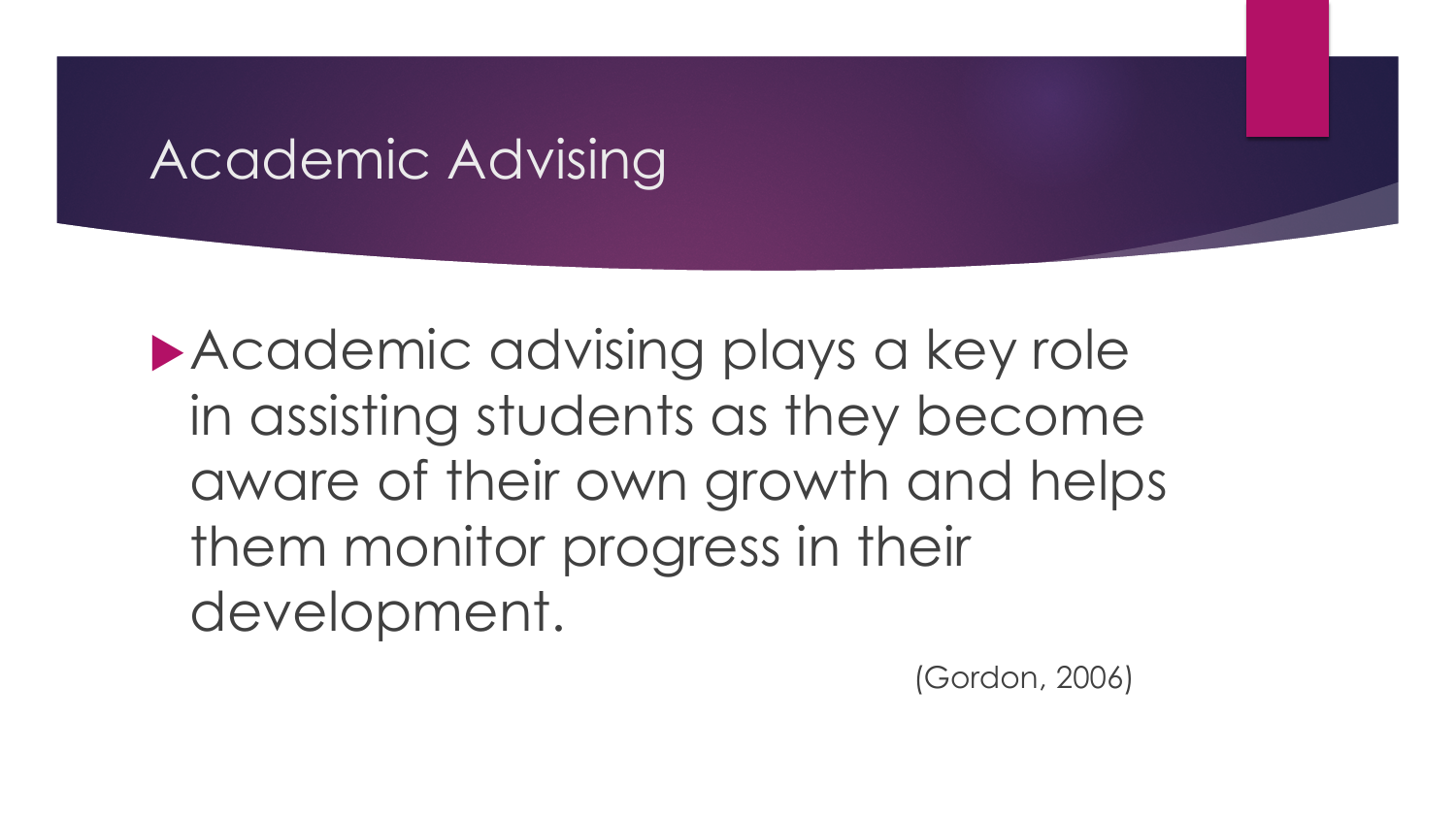## Culturally Responsive Advising

**More than stereotypes Define stereotypes** Discuss some obvious ones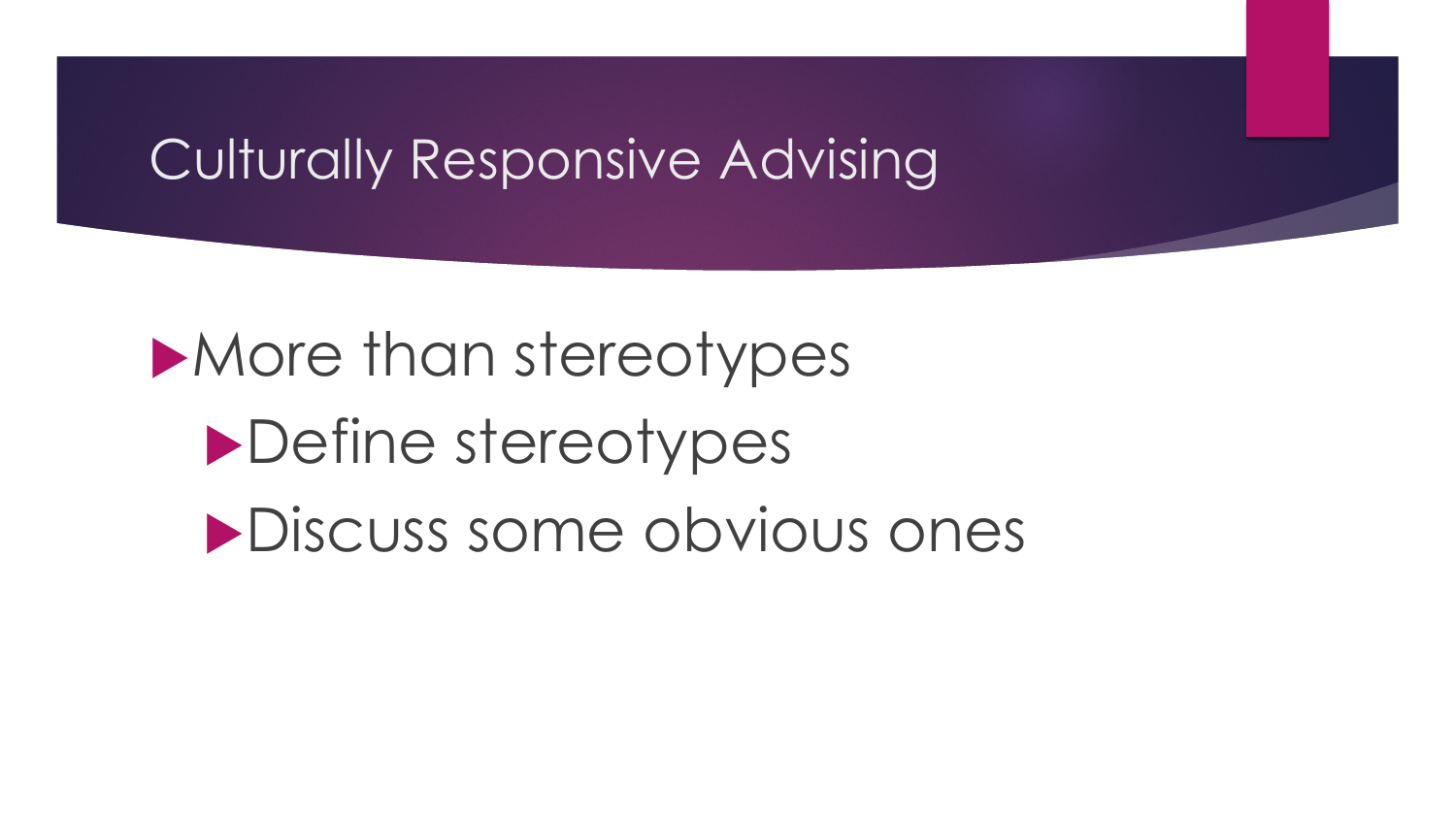## Did you come up with...



- Personal space/boundaries
- ▶ Eye contact
- ▶ Age and status
- Role expectations
- **Tone/volume/rate of speech**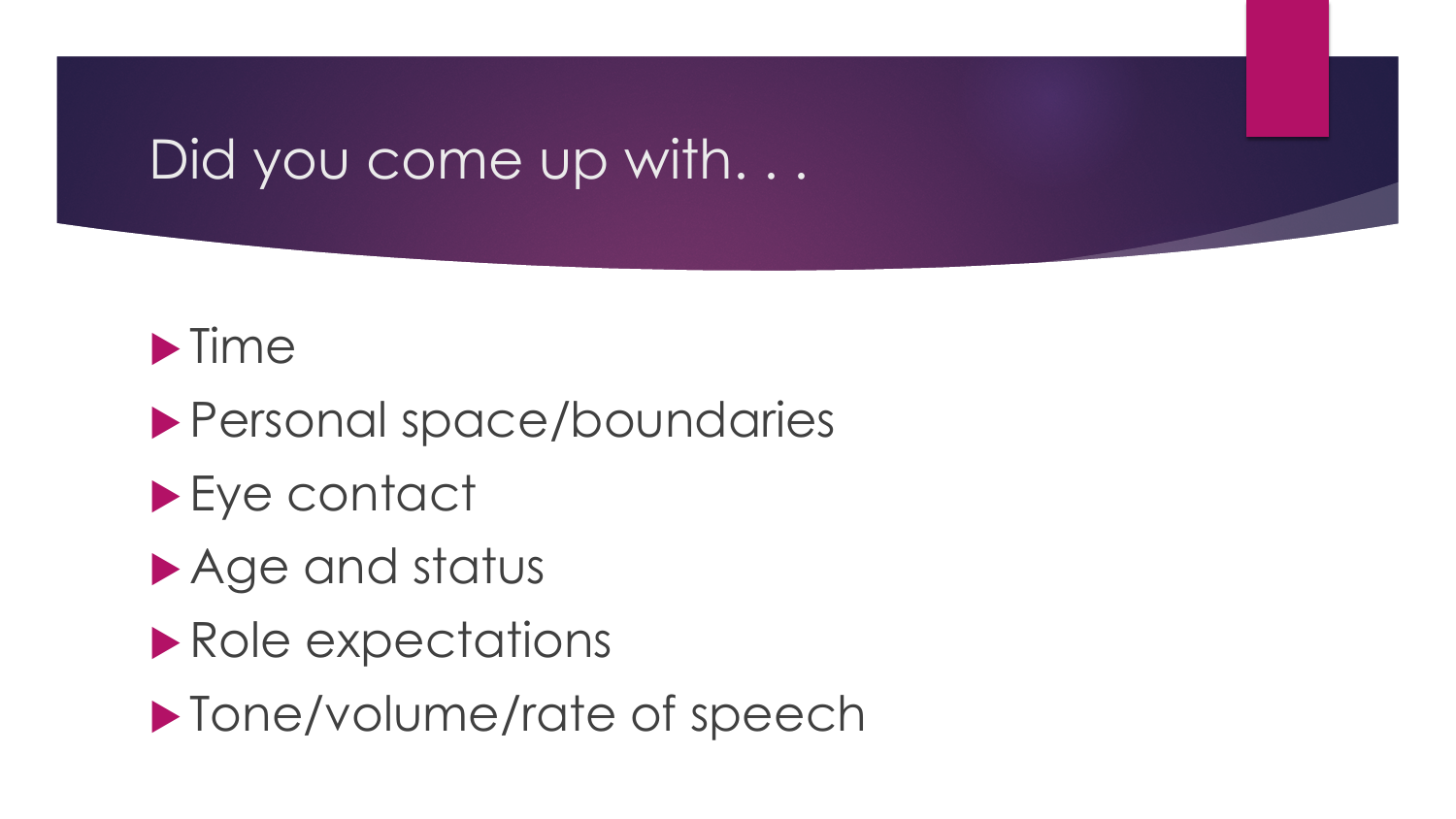## Multicultural Competence Where to start?

Understand your own biases

**Know how you communicate** 

- **Indentify your past experiences and how** those guide your actions in this setting and role
- ▶ Seek out information from your students and through interactions with diverse groups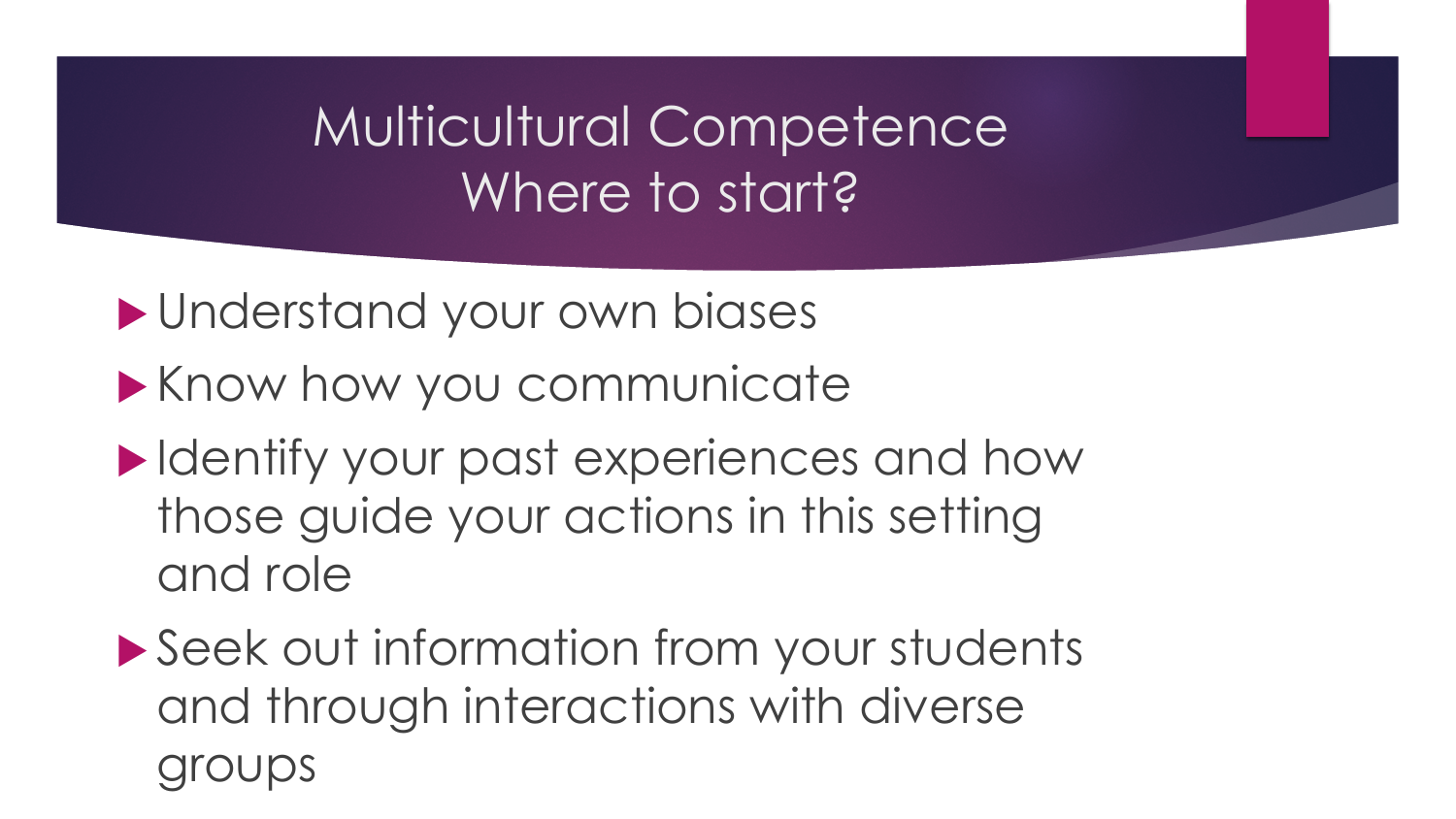## 5 Phases to Reach your Advisees

- **Disarm**
- **Discover**
- **Dream**
- **Design**
- **Deliver**
- ▶ Don't Settle

Bloom, J. L. "The appreciative advising revolution." University of South Carolina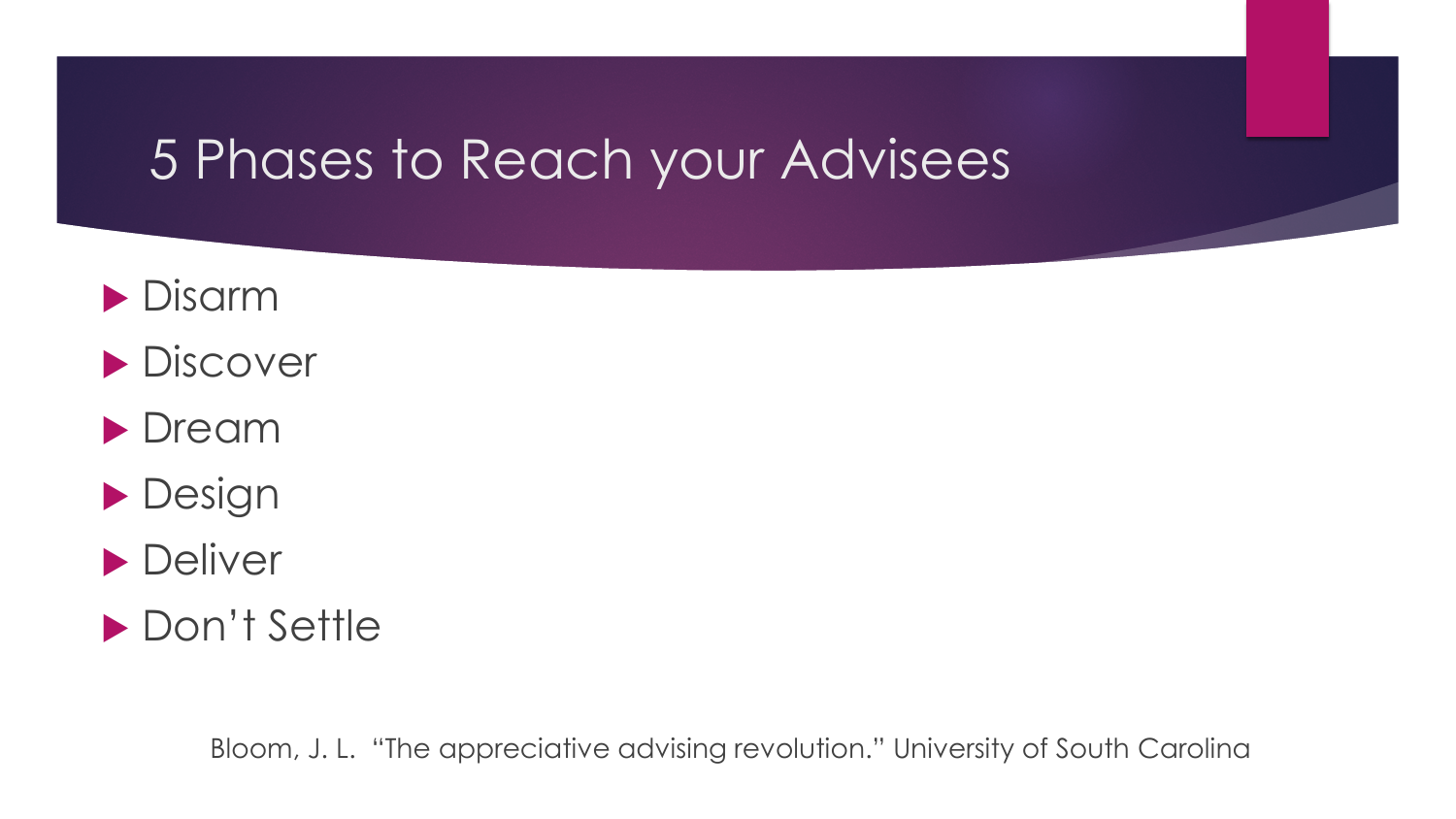Disarm: Recognize the importance of first impressions/Creating a safe and welcoming space

- Greet students, use their name, welcome them in
- Non-verbal behaviors: gestures, smiling, vocal variety, relaxed body posture, removal of distractions, eye contact
- ▶ Verbal behaviors: use students' names, inclusive pronouns, ask for student feedback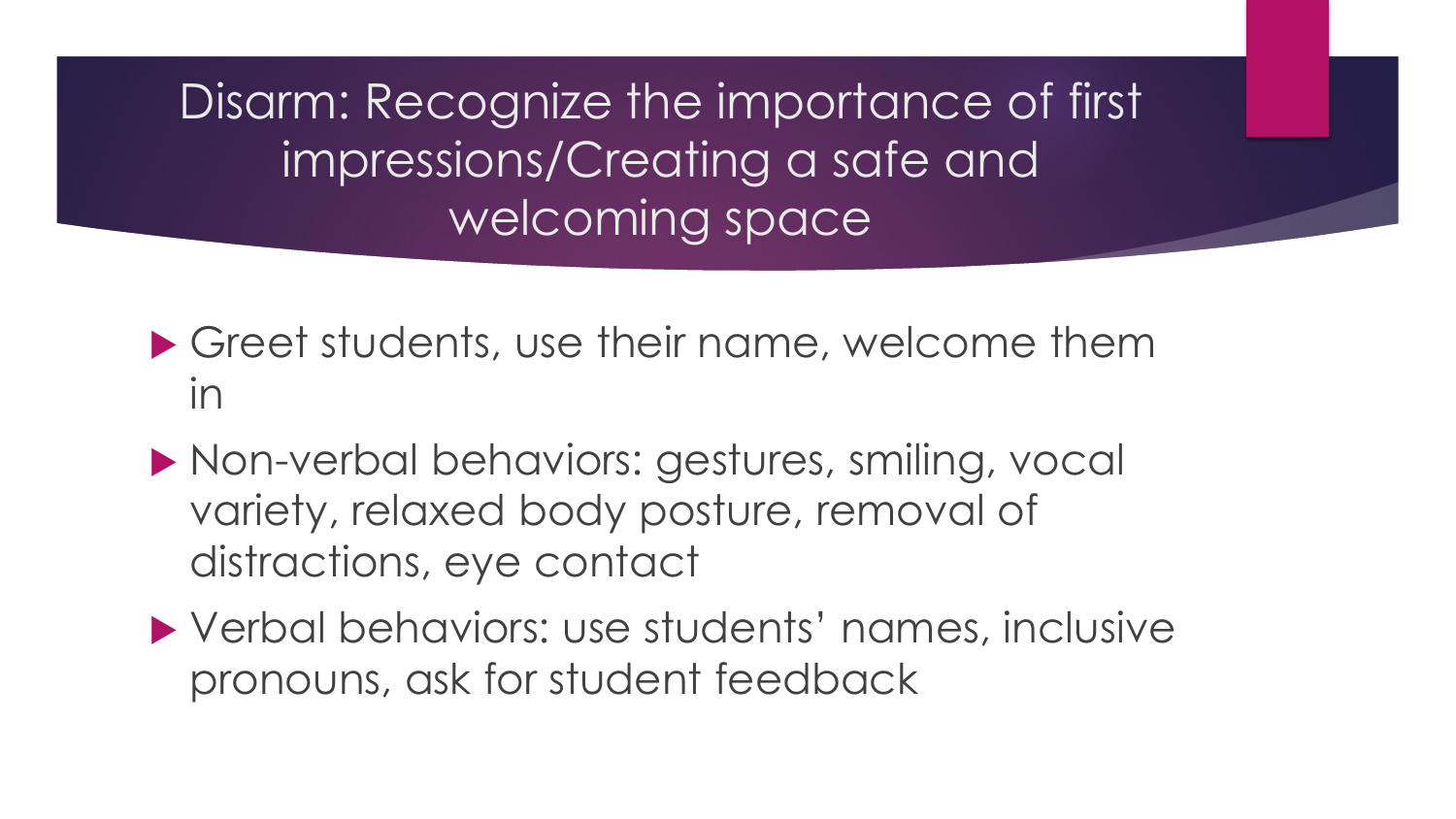#### Discover: Positive, open-ended questions draw out information from students

- ▶ Ask positive, open-ended questions and listen carefully to each answer before asking the next one
- Affirm/rephrase/summarize what the student says
- **Types of questions and affirmations? Brainstorm** with your peers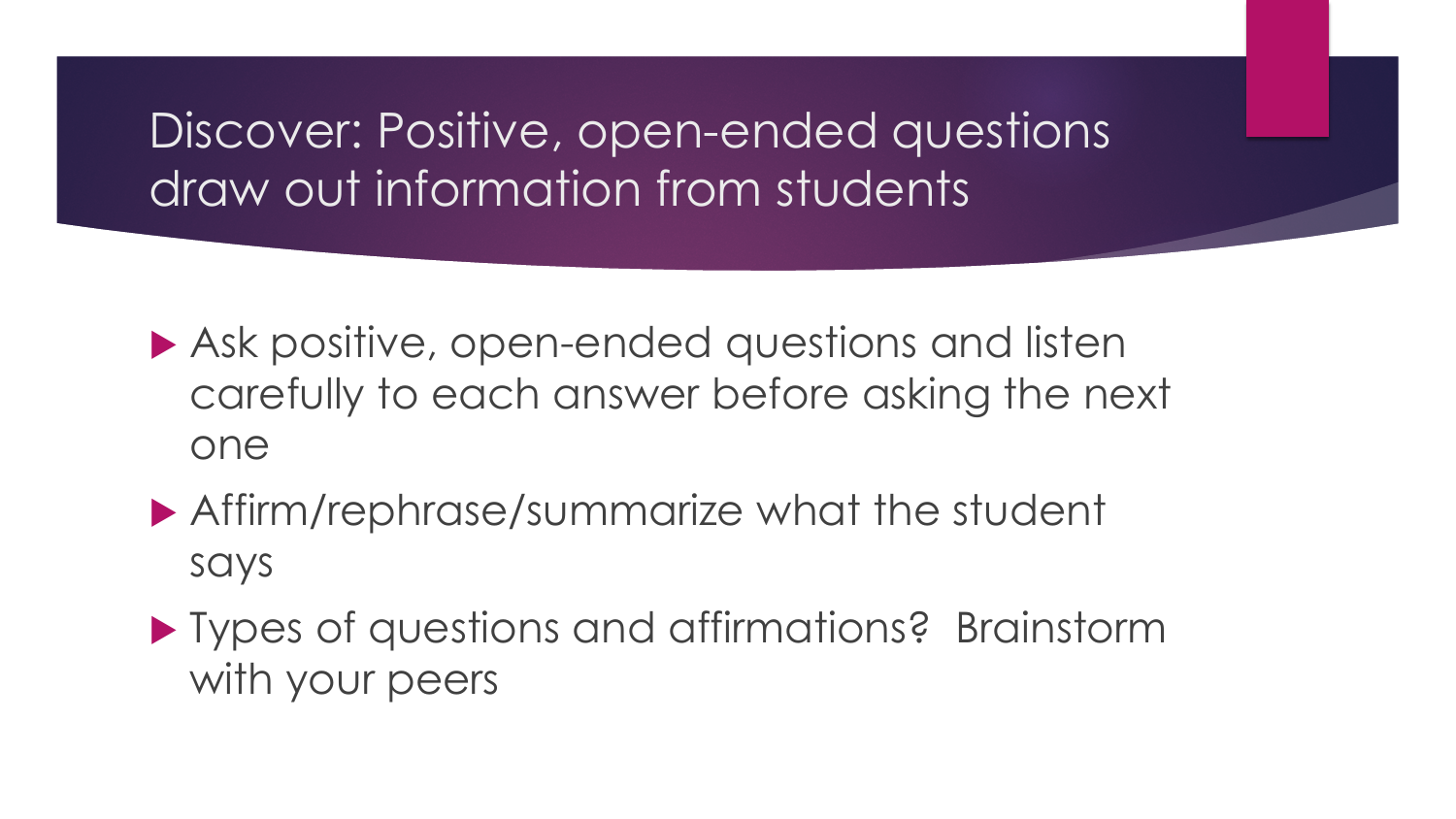## Dream Phase: Assist students in developing a vision for their future

*Listen* with intent and with care

- **Make connections**
- Encourage *growth mindset* and the idea of possibilities

**Examples of questions you can use in this** phase?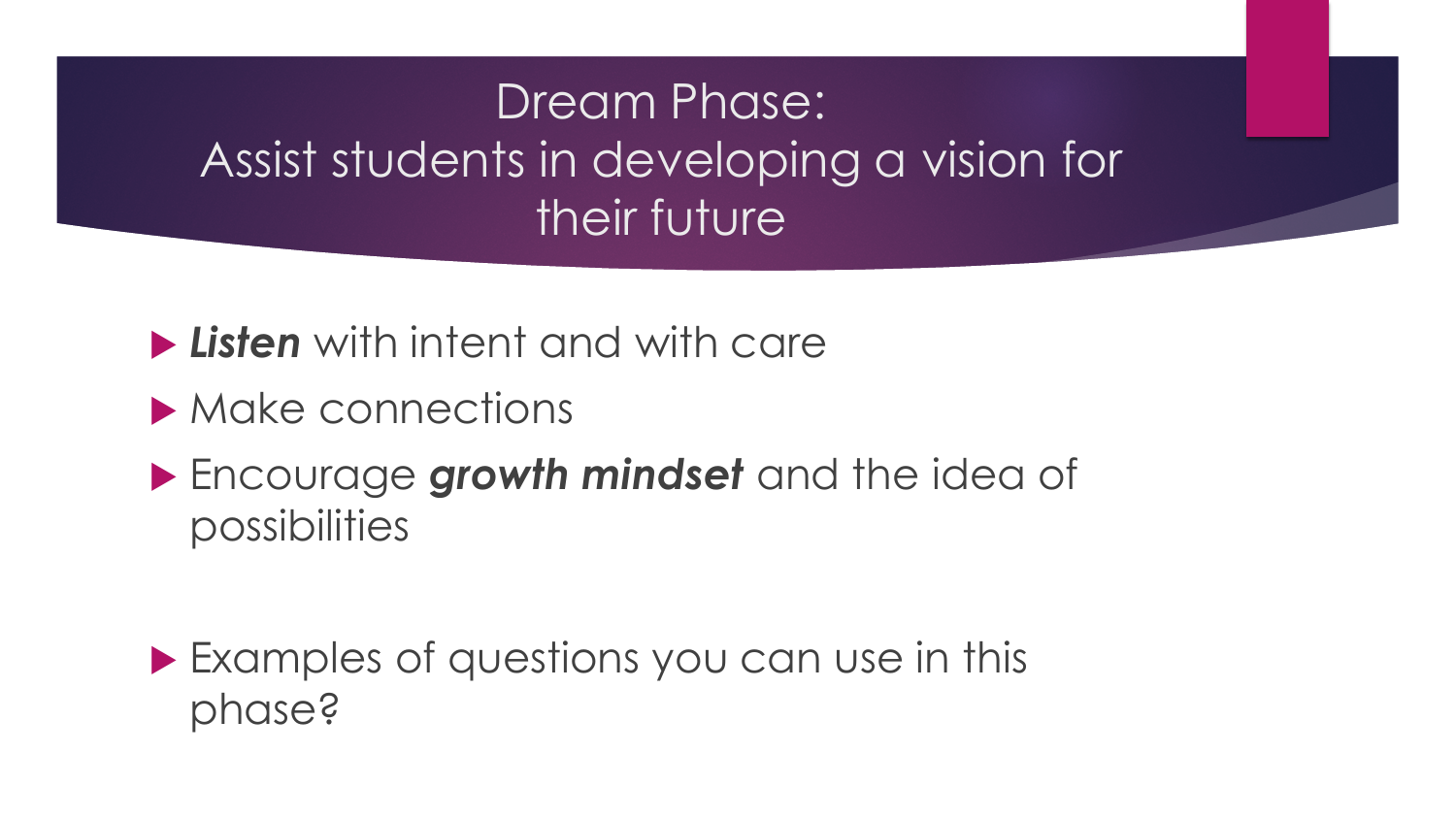## Design: Students come up with concrete, actionable goals

- ▶ Explain any program specific information in easy to understand language (avoid acronyms)
- Give students options, go over pros/cons, "If this, then this. . ."
- ▶ Students make the decisions when there are options
- Outline referral options and contact for services such as counseling, financial aid, registrar
- ▶ Develop an action plan including a timeline
- ▶ "What is the first thing you can do to move you one step closer to your goal(s)? When can you do it? What resources might you need. . .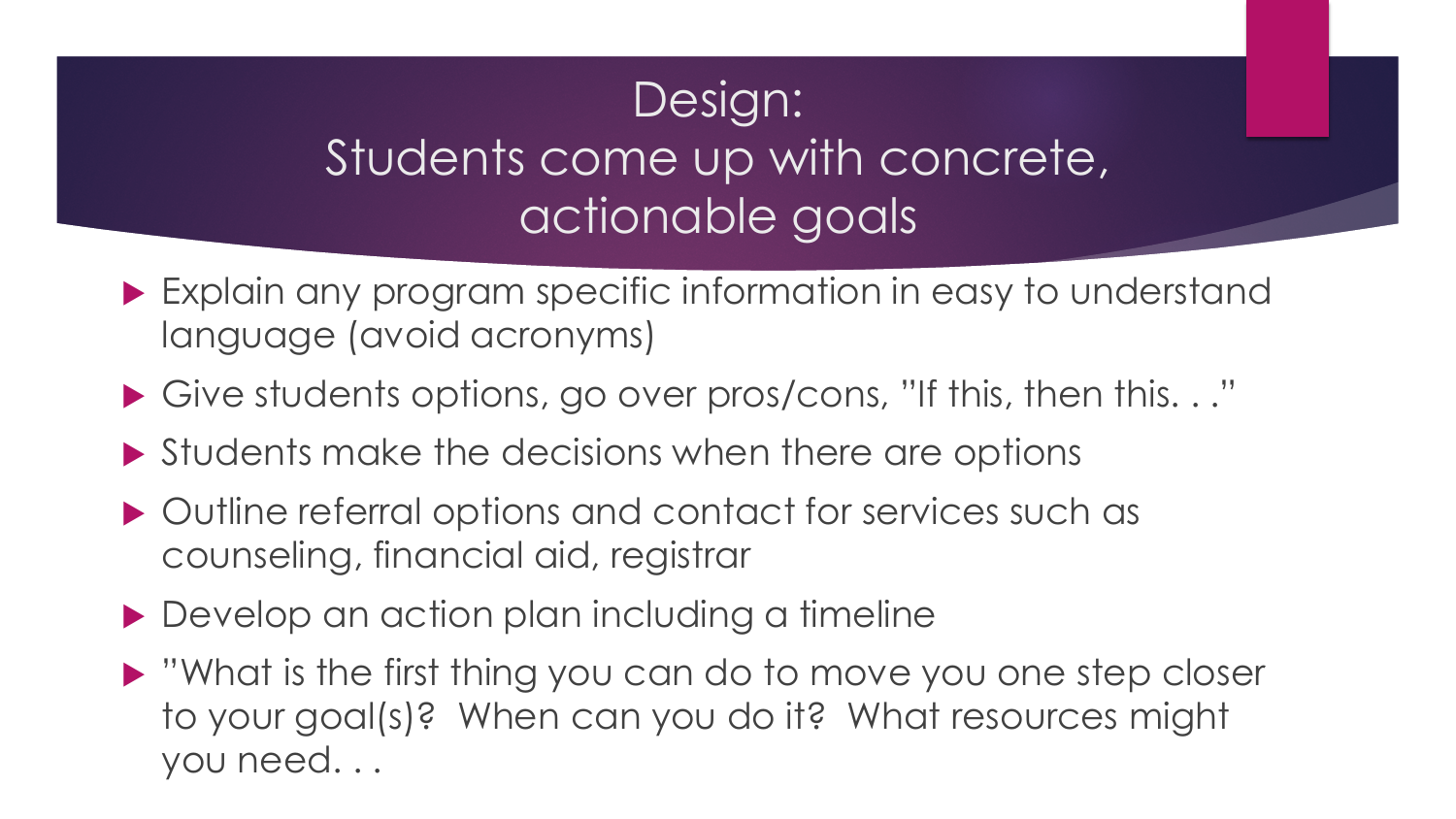Deliver: Students follow through, advisors believe in them and continue to support them

- Review what you have covered in the session---what are the student's responsibilities? What will you be following up on?
- Make sure students know you are available outside of the regular advising session and make sure they know you believe in them
- What will you do if you run into problems? How will you keep me informed of your progress? Do you have any questions for me? Is there anything else I should have asked you?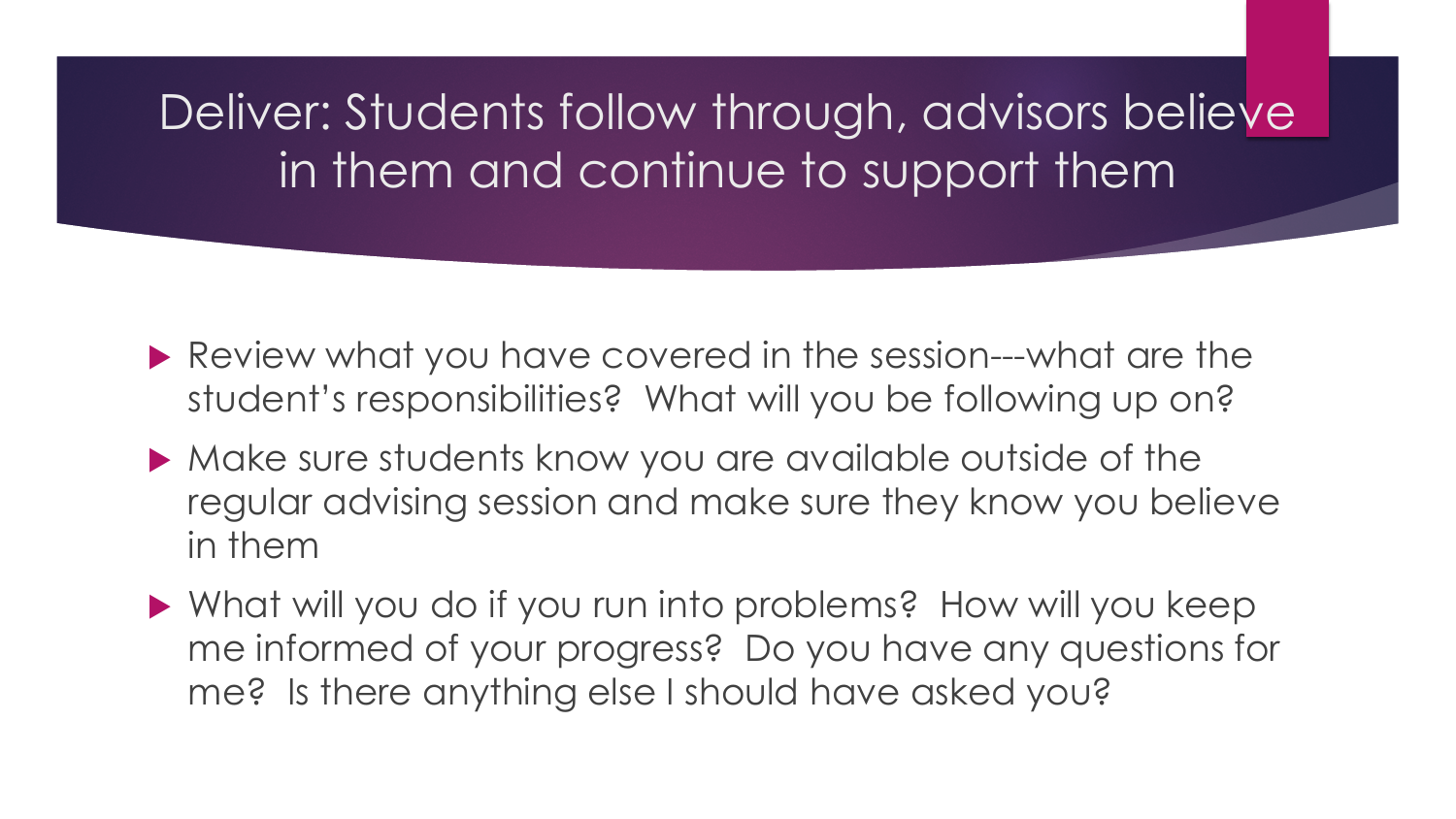#### Don't Settle: Support the student and challenge them to go to the next level

 "You are really doing well, what is one thing or area that you could do even better in?"

▶ Other questions or comments you could make here?

▶ End with a smile and reinforce your availability for questions or help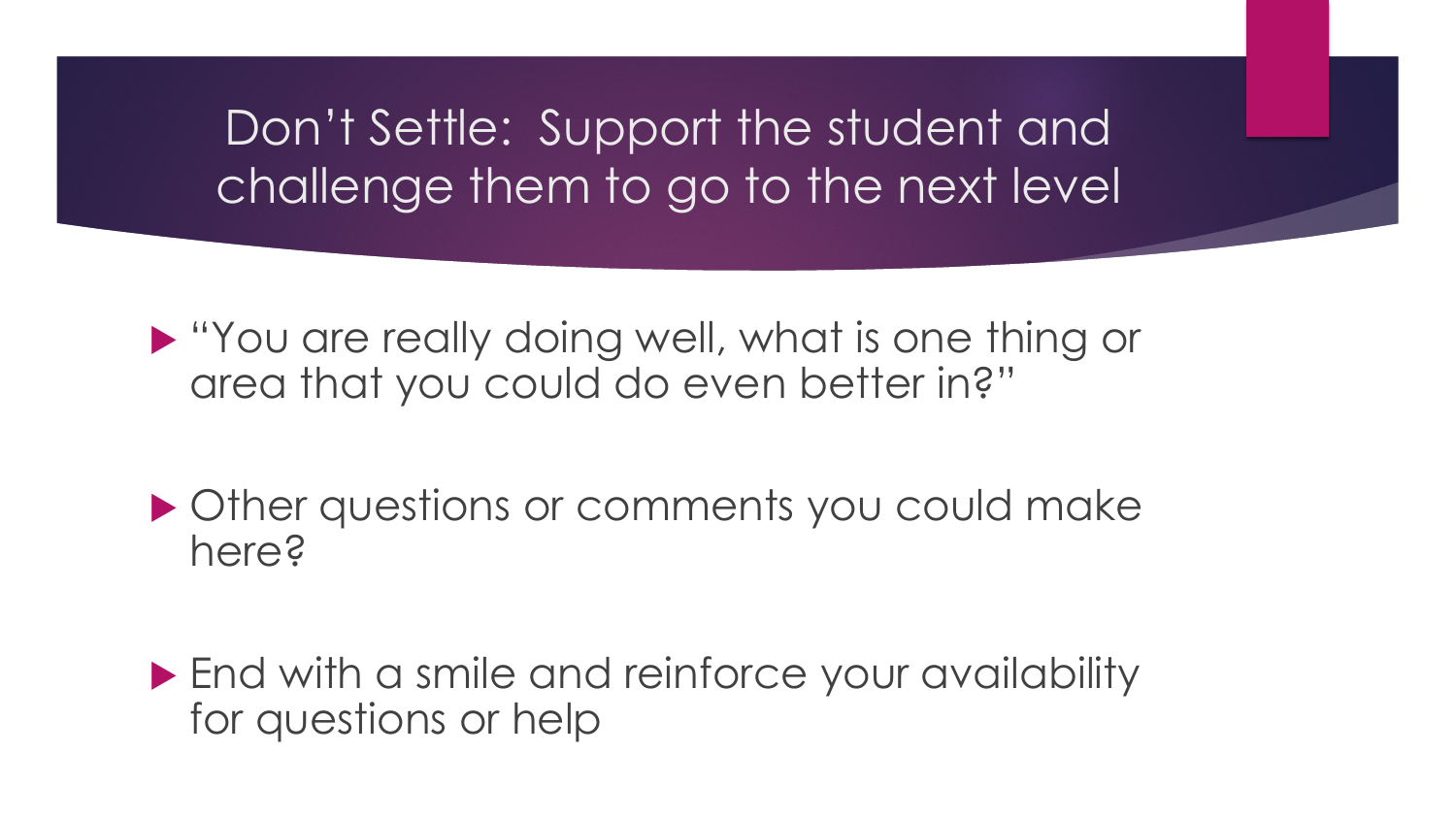## Rules of the Game

- Its hard to play the game, let alone "win" if you don't know the rules.
- What are the rules of your program?
- ▶ Are there indirect messages that you can make more direct?
- ▶ Are there expectations for behaviors that could be made more clear for students from different backgrounds or cultures?